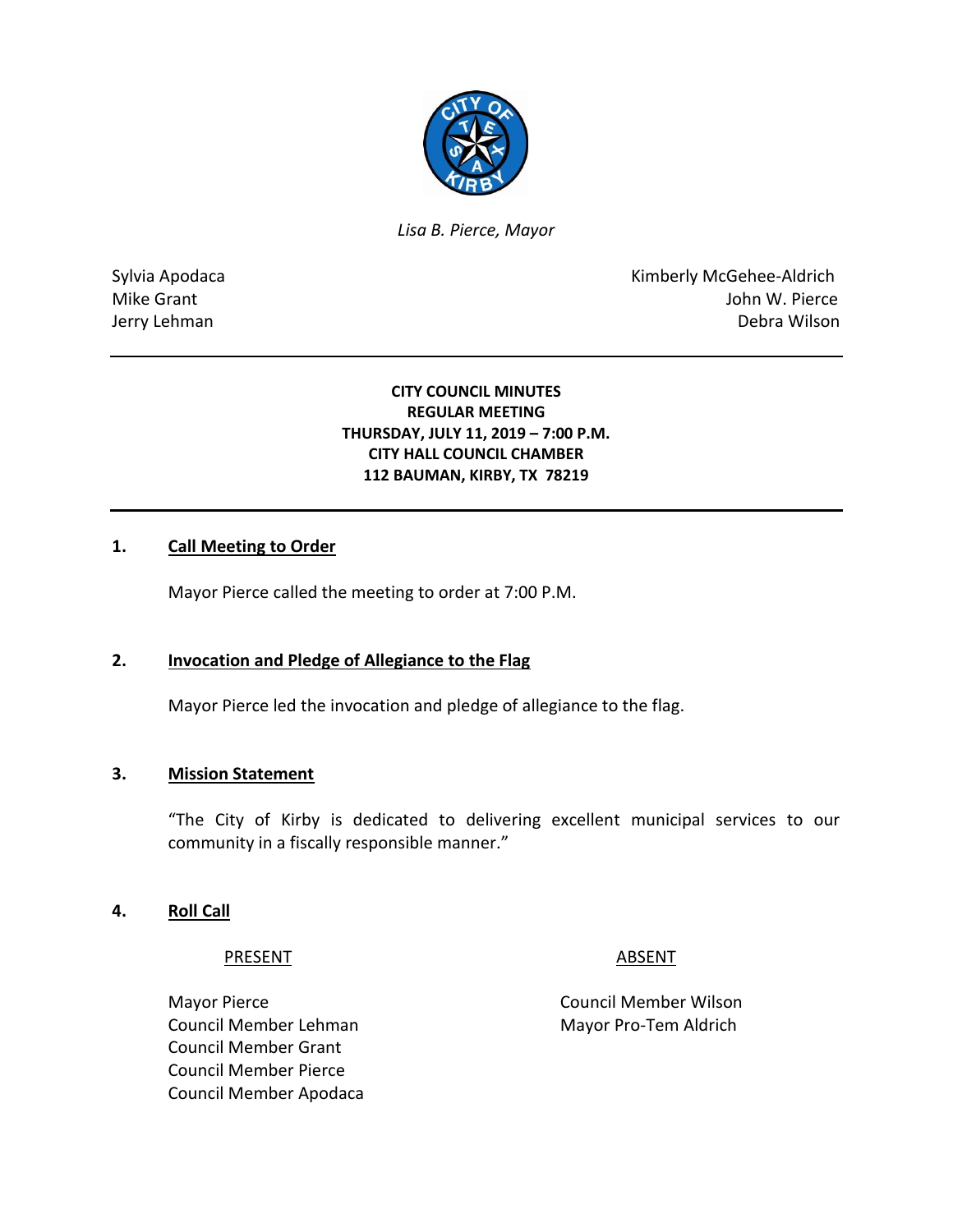Although Mayor Pierce deviated from the agenda, the minutes will be prepared in the order the agenda was posted.

# **5. Citizen Participation**

1. Chris Garza – He spoke about revitalizing the Park through fund raising and volunteers.

2. Ms. Willie Mae Clay – She spoke about the bus stop platform needed at Charles Conrad and Old Seguin Road.

3. Barbara Conner – She informed City Council that there is illegal dumping in her area and overhanging tree limbs along the street blocking the sidewalk.

4. BJ Voit and Charlene Wyatt deferred their minutes to Ms. Shuler. Ms. Shuler spoke about her concerns with Big Boy Hauling. She asked City Council, City Manager and City Attorney for help.

5. Jose Garcia – He said he will wait until item 7. a. is addressed.

6. Mr. Shill – He said he is concerned about the construction that will take place on Ackerman Road. He said there is a drainage problem at Well Site 2. He ask City Council to consider extending the roadwork on Ackerman Road to Kirby Drive.

7. Roger Romens – He said he will wait until item 7. k. is addressed.

# **6. Consideration Of And Action On Minutes**

a. Regular Minutes June 27, 2019

Council Member Lehman moved to accept the minutes for June 27, 2019; seconded by Council Member Grant. The motion carried with a 5-0 vote.

AYES: 5 NAYES: 0

# **7. Discussion And Possible Action**

a. Discussion And Possible Action On A Request To Rezone Property From The Current Zoning Of Commercial, District (C-2) To Multiple Family Dwelling District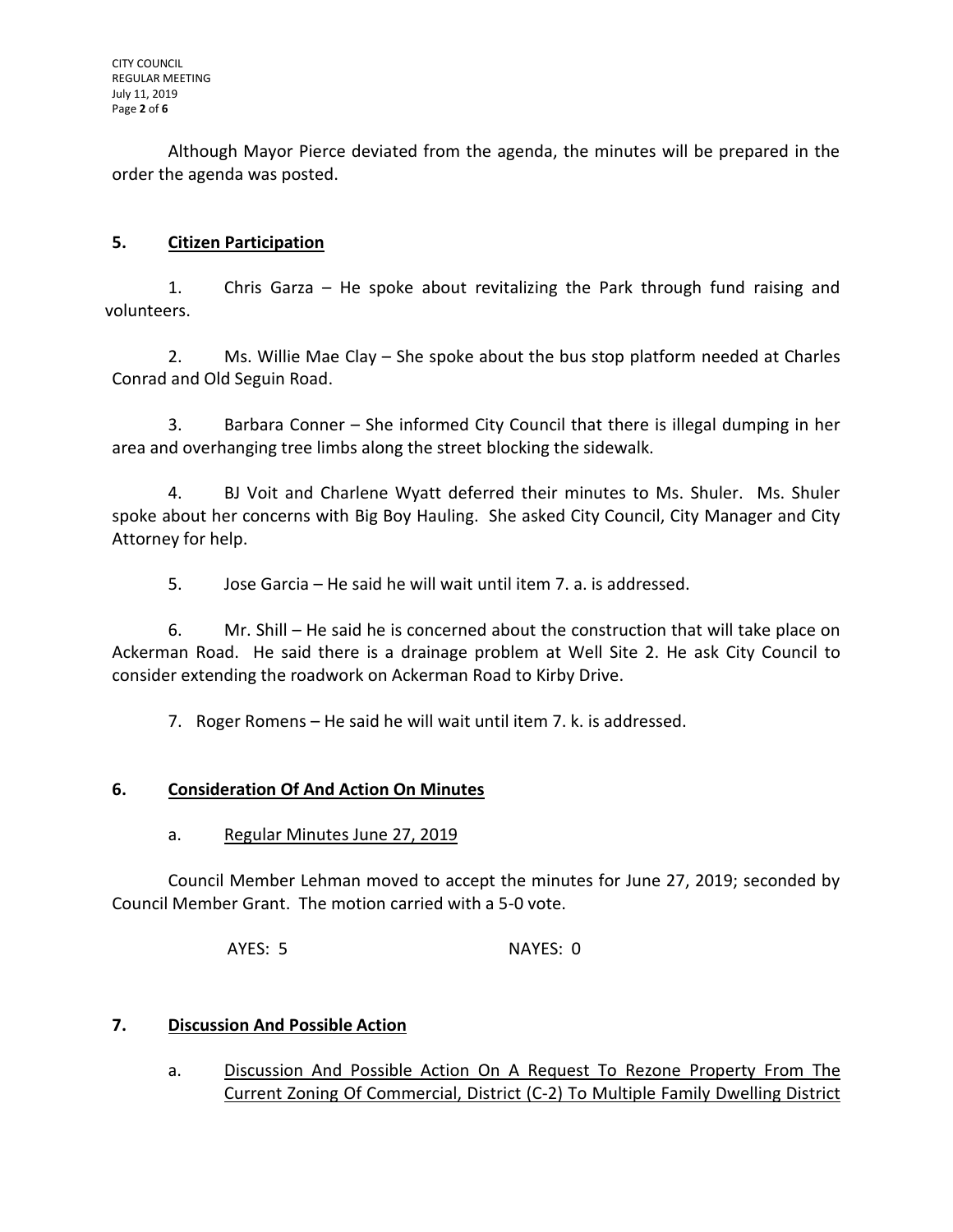# (R-2). The Property Is Located at Lot 20-B, Block 3, CB 5941, Known As 414 Edalyn St., Kirby, TX 78219, Bexar County, Texas

Mayor Pierce recognized Mr. Garcia to speak in regards to this item.

Mr. Garcia said his concern was the property is prime commercial property for business and if the property is rezoned to multi-family dwelling this may not be the best atmosphere for families with businesses around the property.

Mayor Pierce asked if Ms. Rosales, property owner, would like to speak. Ms. Rosales was not in attendance. Mayor Pierce noted that there were improvements to the property that the City did not issue permits. The City did issue a permit for the roof.

Council Member Grant said it would defeat the purpose of zoning the property as commercial many years ago if City Council chose to rezone to multi-family.

Mayor Pierce said the goal is to maintain commercial properties.

Council Member Grant moved to deny the request to rezone the property from the current zoning of Commercial District (C-2) to Multiple Family Dwelling District (R-2) for the property located at Lot 20-B, Block 3, CB 5941 known as 414 Edalyn St., Kirby, TX 78219, Bexar County, Texas; seconded by Council Member Pierce. The motion carried with a 5-0 vote.

AYES: 5 NAYES: 0

# b. Presentation, Discussion And Possible Action On The 2019 City Street Assessment And Maintenance Plan – M&S Engineering

Gary Freeland, M&S Engineering, presented the 2019 City Street Assessment and Maintenance Plan and answered questions from city council and staff.

# c. Quarterly Update From The City Of Kirby Economic Development Committee

Jackie Jackson, Chairperson, Economic Development Committee, provided the quarterly update from the activities and events of the Committee.

# d. Designation Of Three Council Members To Attend The Texas Municipal League 2019 Conference – October 9-11, 2019

Council Member Lehman moved to designate Council Members Lehman, Grant and Apodaca to attend the Texas Municipal League 2019 Conference – October 9-11, 2019 in San Antonio; seconded by Council Member Grant. The motion carried with a 5-0 vote.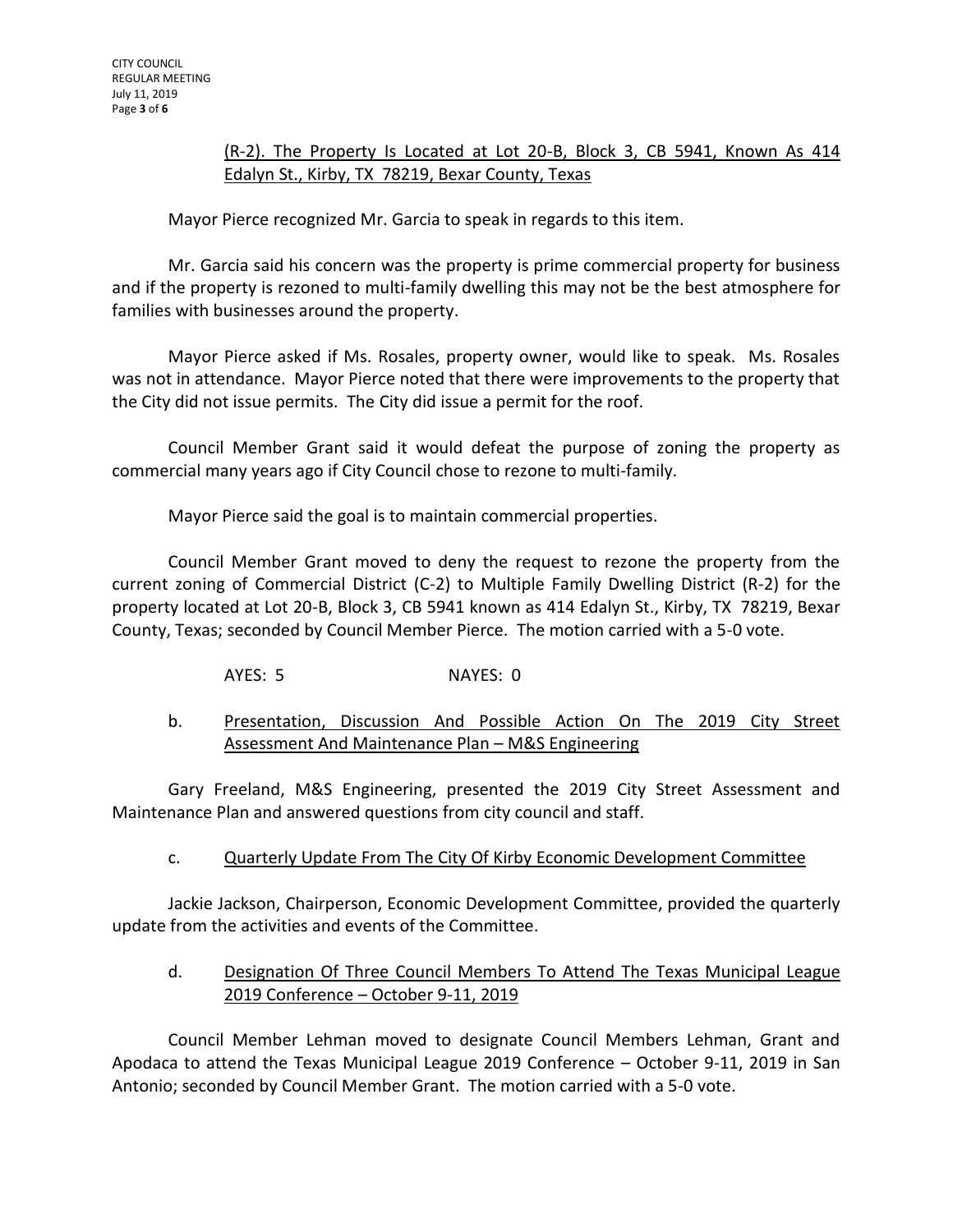AYES: 5 NAYES: 0

# e. Update, Discussion And Possible Action On Binz Engleman Road Reconstruction Project

Gilbert Salas, Director of Public Works, provided an update on the Binz Engleman Road reconstruction project.

f. Discussion And Possible Action On Appointing Up To Four Alternate Members To The Building And Standards Commission

Mayor Pierce stated there are four alternate positions that are vacant. Staff stated there not any applications to fill the position.

g. Discussion And Possible Action On Appointing A Member To The Beautification And Recycle Committee

Mayor Pierce stated there is one position that is vacant. Staff stated there are not any applications to fill the position.

Mr. Thomas Hernandez asked to be recognized and stated he has an open application for a position on a committee and asked if he could be considered for the vacancy.

Council Member Lehman moved to appoint Mr. Thomas Hernandez to fill the vacancy on the Beautification and Recycle Committee, term ending October 1, 2019; seconded by Council Member Grant. The motion carried with a 5-0 vote.

AHES: 5 NAYES: 0

h. Discussion And Possible Action On Appointing Members To the Kirby Senior Center Corporation Board

Norma Hamby said there are not any applications.

i. Discussion And Possible Action On Ordinance No. O-2013-731 Repealing Existing Chapter 91 Of The Code Of Ordinances And Adopting A New Chapter 91 Entitled "Animals" To Set Out Provisions As To Animals, Including An Animal Shelter, Animal Control Officers, Licensing, Animal Bites And Animal Care, Spaying And Neutering, Rabies Control, Adoption Of Animals, Fees, Enforcement, And Related Matters, And Setting A Fine Not To Exceed The Amounts Set Out In Section 10.99 Of The Code Of Ordinances For Each Violation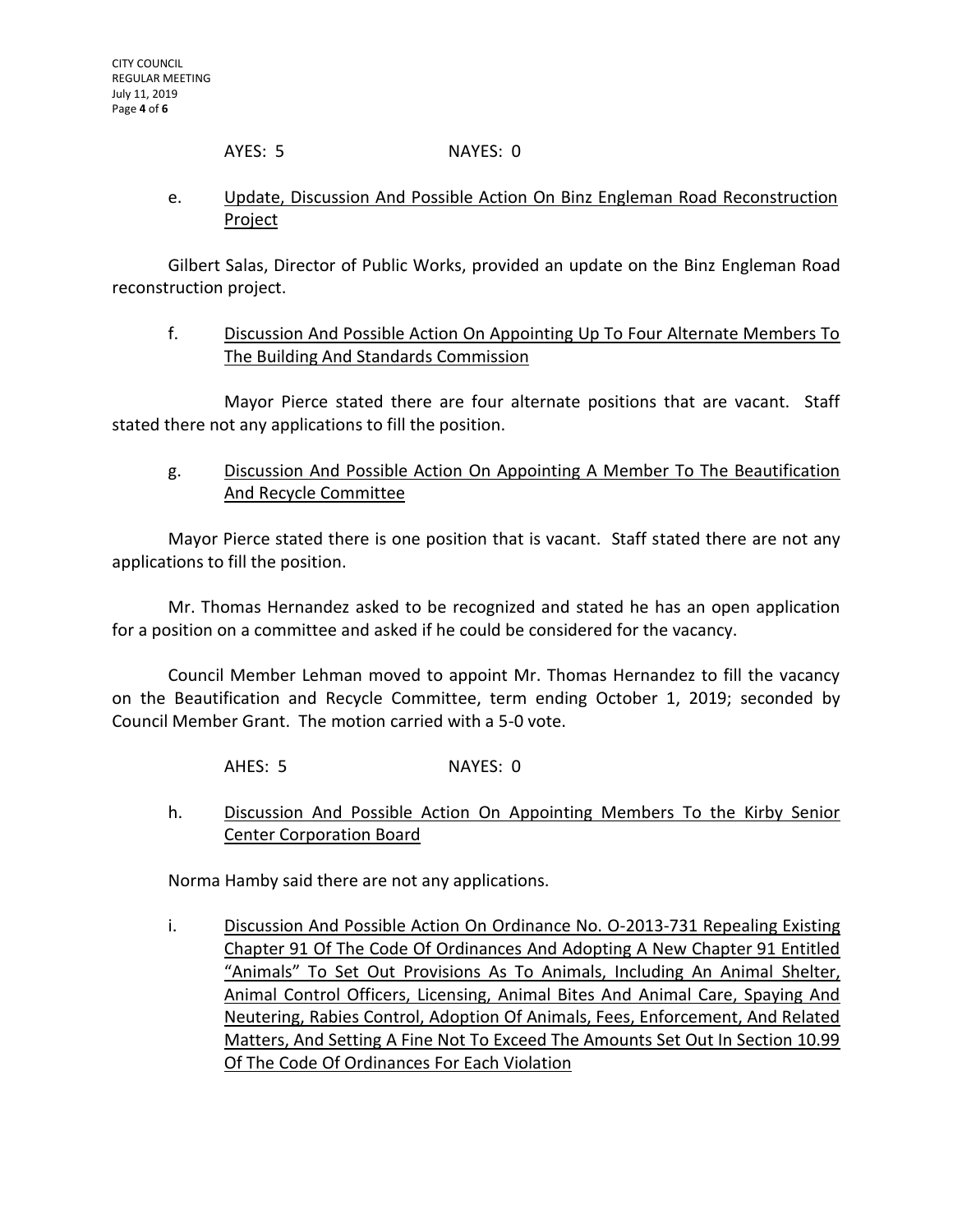Mayor Pierce recognized Ashley St. Denis, Animal Services Officer, to speak about this item.

Ms. St. Denis addressed fees and dangerous dogs. Other areas discussed were tethering animals, mandatory microchip and the Animal Advisory Committee.

Mayor Pierce asked that the information discussed be incorporated into the ordinance and provided to City Council in August to allow them time to read it.

# j. Discussion And Possible Action On Kirby Animal Services Training Manual, Policies And Procedures

Detective Laymon said the Manual provides instruction to the staff.

Council Member Grant moved to table this item; seconded by Council Member Lehman. The motion carried with a 5-0 vote.

AYES: 5 NAYES: 0

# k. Discussion And Possible Action On Private Development Projects On Springfield Road

Mayor Pierce recognized Roger Romens.

Mr. Romens asked City Council to consider changing the zoning on Springfield Road to Commercial – Office Retail (C-1) or Multiple Family Dwelling District (R-2).

Mayor Pierce provided the history on the boundary adjustment that brought Springfield Road into Kirby's city limits and the history on zoning the property as Light Industrial.

Mr. Schnall, city attorney, responded to questions regarding concerns with the property.

# **8. Requests and Announcements**

# a. Requests By Mayor And Council Members For Items To Be Placed On Future City Council Agendas And Announcements On City Events/Community Interests

Council Member Grant – He asked that the following be placed on the next agenda: VIA bus stop ramp, Mr. Garza's Kirby Community to discuss what they would like to do to revitalize the Park and projects on Springfield Road. He thanked everyone for their patience and keep coming back.